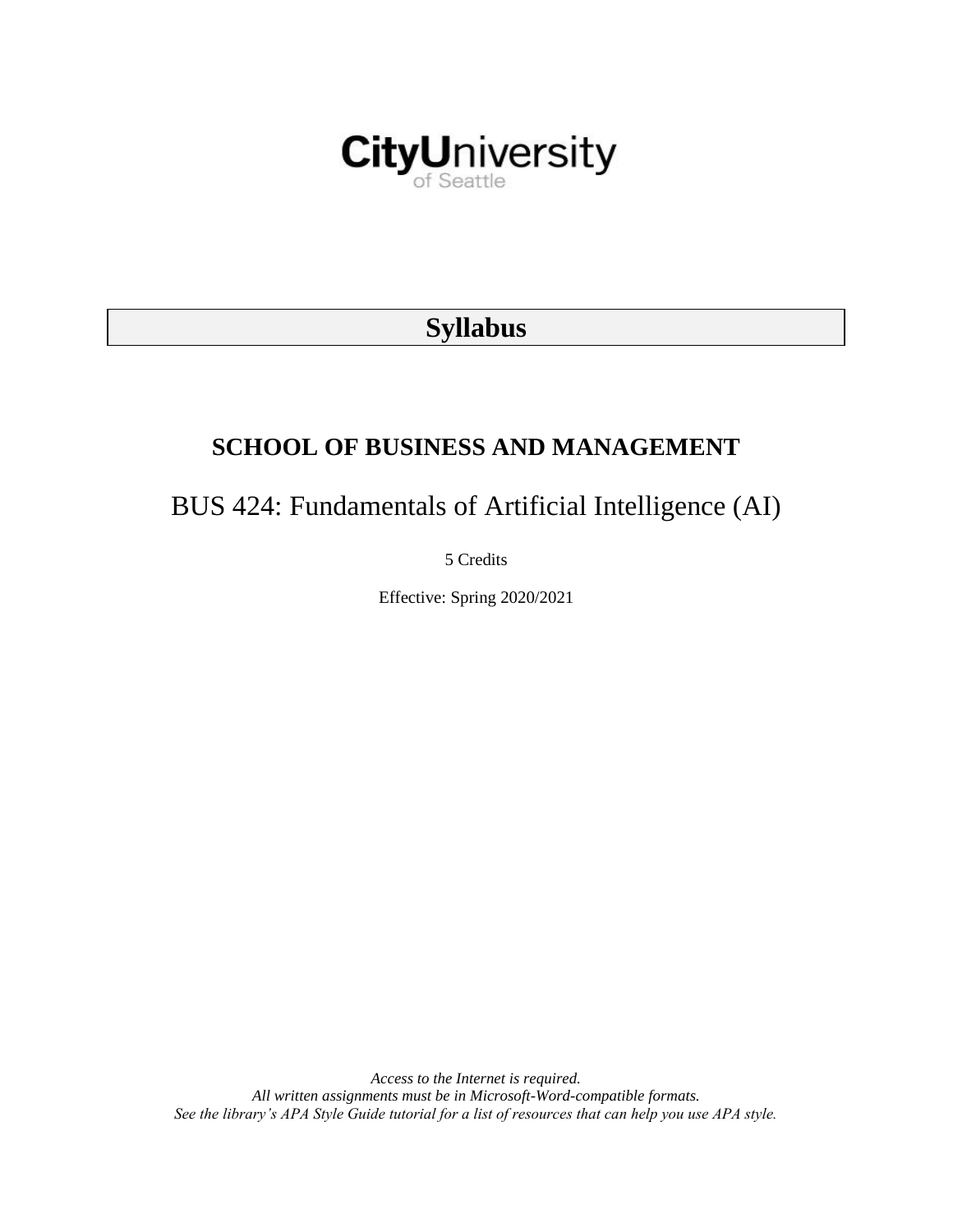# **FACULTY**

Faculty Name: FACULTY NAME

Contact Information: CONTACT INFORMATION

### [INSTRUCTOR MAY INSERT PERSONAL MESSAGE IF DESIRED]

# **COURSE DESCRIPTION**

The purpose of this course is to enable students to develop a well-rounded understanding of artificial intelligence and its methods. The key objective is to help students comprehend the history of AI and recent developments and techniques in the field and, in particular, Deep Learning methods. An emphasis is placed on equipping students with a working knowledge of basic Machine Learning and Deep Learning, how they work, and in what situations they can be most effective and applicable. Key topics include introduction to AI, Machine Learning and optimization, Neural Networks and Deep Learning, Supervised Learning, Unsupervised Learning, and Reinforcement Learning.

## **COURSE RESOURCES**

Required and recommended resources to complete coursework and assignments are found on the course [Reading List.](https://cityu.alma.exlibrisgroup.com/leganto/login?auth=SAML) The reading list can be found under *Course Information* in Blackboard as well as from the library homepage ("Find Your Textbook" button).

**Note**: Required resources that must be purchased by the student are tagged "Purchase from a vendor of your choosing." Required resources with a direct link, "Available through CityU Library", are available electronically at no cost to students.

Students in Canada may purchase course resources from the [Canada Bookstore,](https://www.cityubookstore.ca/index.asp) and students outside the U.S. and Canada should contact their advisor or textbook coordinator for additional information.

# **CITYU LEARNING GOALS**

This course supports the following City University learning goals:

• Critical thinking and ethical practice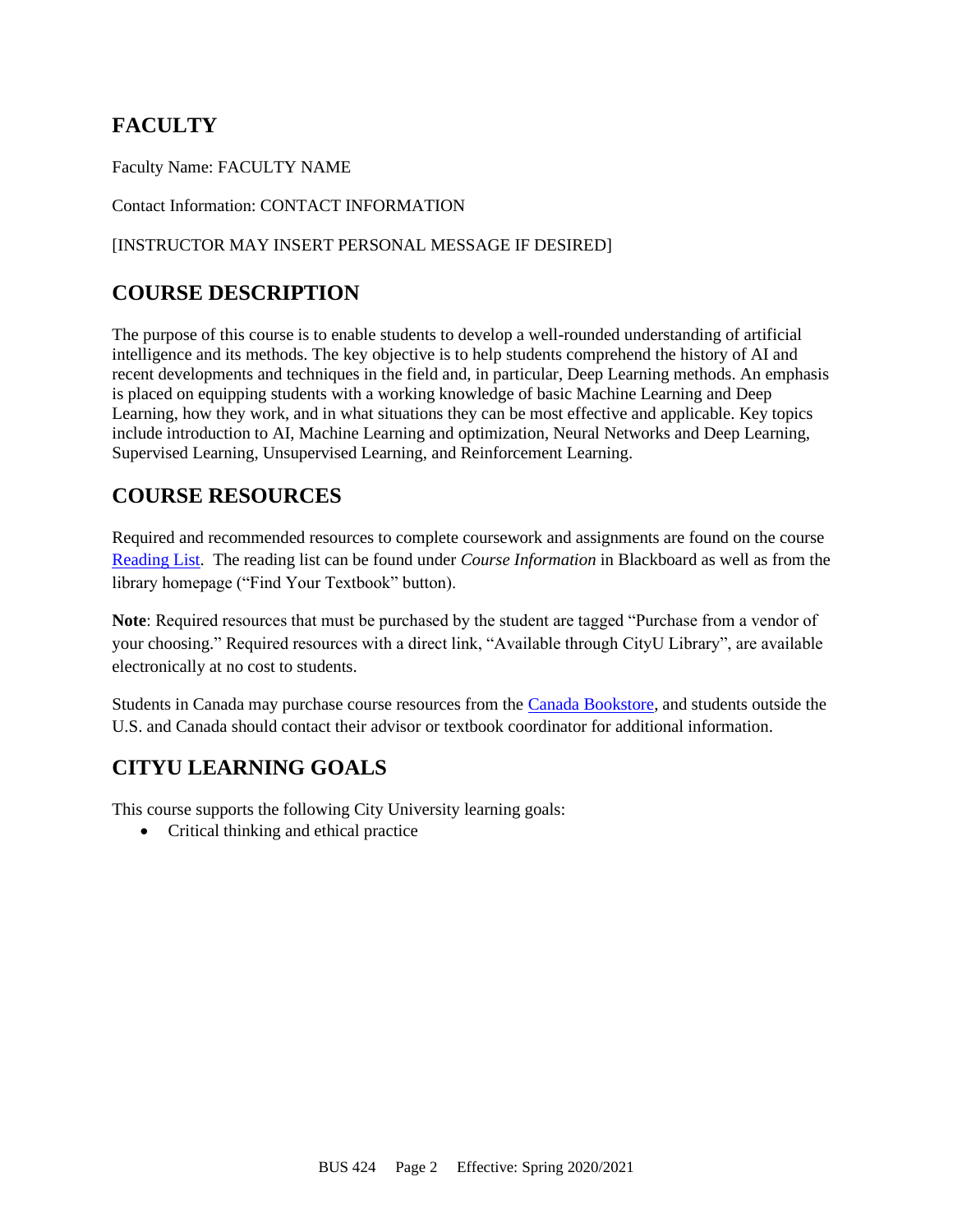# **COURSE OUTCOMES**

In this course, learners:

- Develop a high-level plan for the implementation of an AI initiative.
- Select appropriate stakeholders for implementing an AI project and detail their individual roles and responsibilities.
- Identify and analyze key business, social, and ethical challenges and potential benefits of AI.
- Demonstrate a manager-level understanding of fundamental concepts of AI.
- Outline the data acquisition process for an AI project.
- Assess alternative approaches to implementing an AI solution (e.g., outsourcing, in-house development, and third-party partners).

# **CORE CONCEPTS, KNOWLEDGE, AND SKILLS**

- AI, machine learning, and deep learning
- Neural network
- Face recognition
- Language translation
- Speech recognition
- Ethical AI
- An enterprise AI strategy
- Data acquisition process
- Technical talent
- AI for enterprise functions

# **OVERVIEW OF COURSE GRADING**

The grades earned for the course will be derived using City University of Seattle's decimal grading system, based on the following:

| <b>Overview of Required Assignments</b>                 | % of Final Grade |
|---------------------------------------------------------|------------------|
| <b>Instructor Determined Assignments and Activities</b> | 30%              |
| Individual Case Analysis (2)                            | 40%              |
| Enterprise AI Strategy Team Project                     | 30%              |
| <b>TOTAL</b>                                            | 100%             |

# **SPECIFICS OF COURSE ASSIGNMENTS**

The instructor will provide grading rubrics that will provide more detail as to how this assignment will be graded.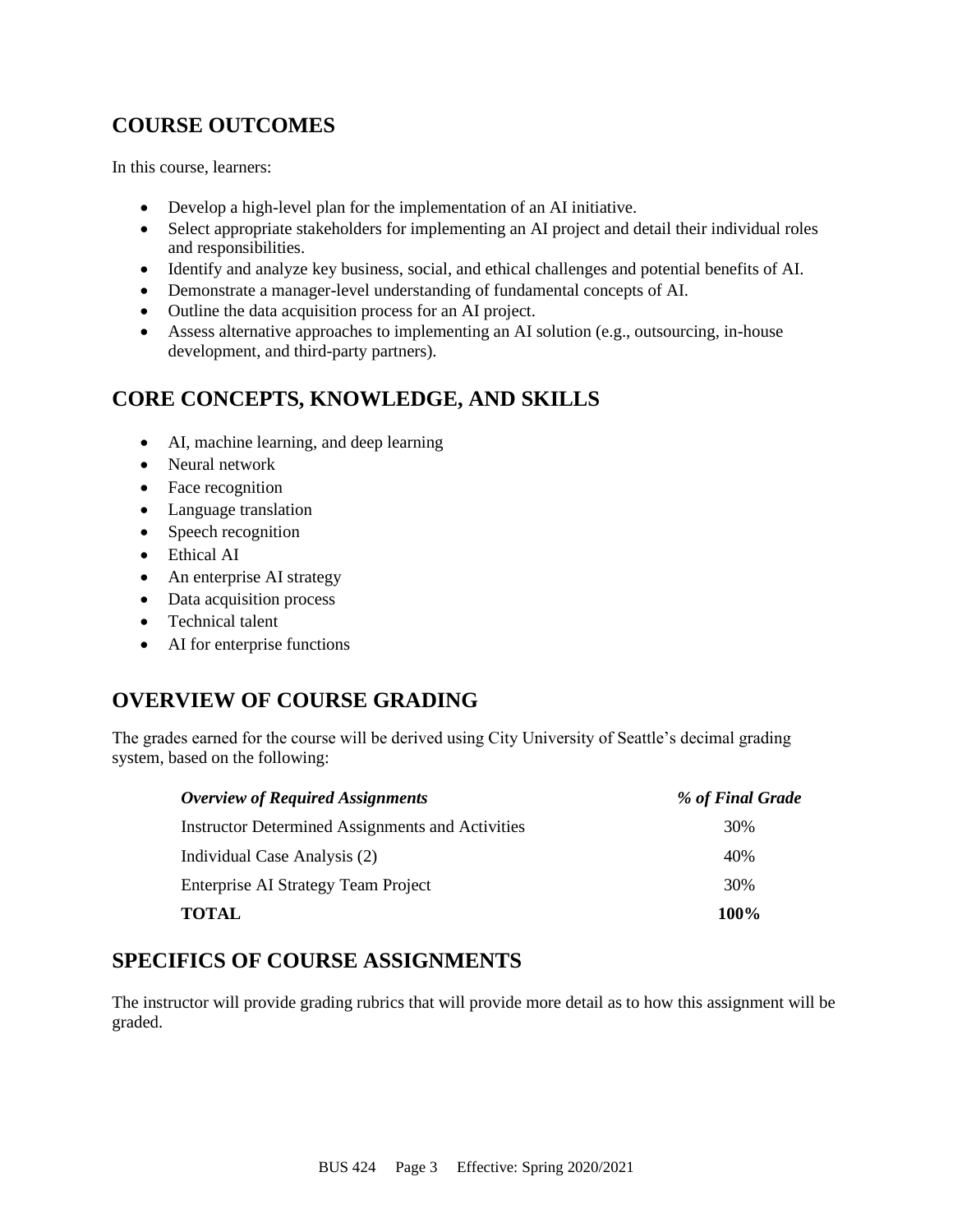#### **Instructor Determined Assignments and Activities**

Whether in class, online, or in a mixed mode setting, students will be graded on their participation in classroom discussions; ability to present, explain, or defend alternative viewpoints; and the degree to which they have mastered the concepts and principles inherent in the study of business management. Written work will be assessed not only on relevance to the subject presented, but also on adherence to good written form, APA style, and professional presentation. The instructor may also choose to create additional activities to support learning in the classroom or online.

| <b>Components</b>            | % of Grade |
|------------------------------|------------|
| <b>Quality of Responses</b>  | 40%        |
| <b>Quantity of Responses</b> | 40%        |
| <b>Timeliness</b>            | 20%        |
| <b>TOTAL</b>                 | 100%       |

#### **Individual Case Analysis (2)**

Throughout the course, students will be presented with two different scenarios involving business, social, and ethical challenges and potential benefits of AI. The instructor will assign a case or provide guidelines to use in selecting a case for analysis. If students select the case, they will need to submit it to the instructor for approval. The case analysis will focus on the specifications of AI adoption, consequences, and recommendations. Adherence to APA formatting is required and the case response should be 1000- 2000 words in length (excluding cover page and reference page) and include a minimum of three (3) references.

| <b>Components</b>          | % of Grade |
|----------------------------|------------|
| Analysis                   | 75%        |
| <b>Style and Mechanics</b> | 15%        |
| APA                        | 10%        |
| <b>TOTAL</b>               | 100%       |

#### **Team Project: Developing an Enterprise AI Strategy and Implementation Plan**

Throughout the course, students will be exposed to different AI capabilities and frameworks for the adoption of relevant technologies. At the start of the course, students will be assigned to teams and each team will select an organization to develop an Enterprise AI Strategy and implementation plan. Suggestions for the case will be provided by the instructor that teams can choose from or teams can select their own scenario to work on upon the instructor's approval. The Enterprise AI Strategy and implementation plan document must address the following components:

- Problem statement
- The proposed AI solution (a technical description)
- The high-level implementation plan:
	- o Proposed solutions for building an AI-ready culture
	- o A list of required technical stakeholders to staff the AI initiative. This should include each stakeholder's specific roles and responsibilities.
	- o Effective alternatives to hire AI talent
	- o AI solution justification using the AI Strategy Framework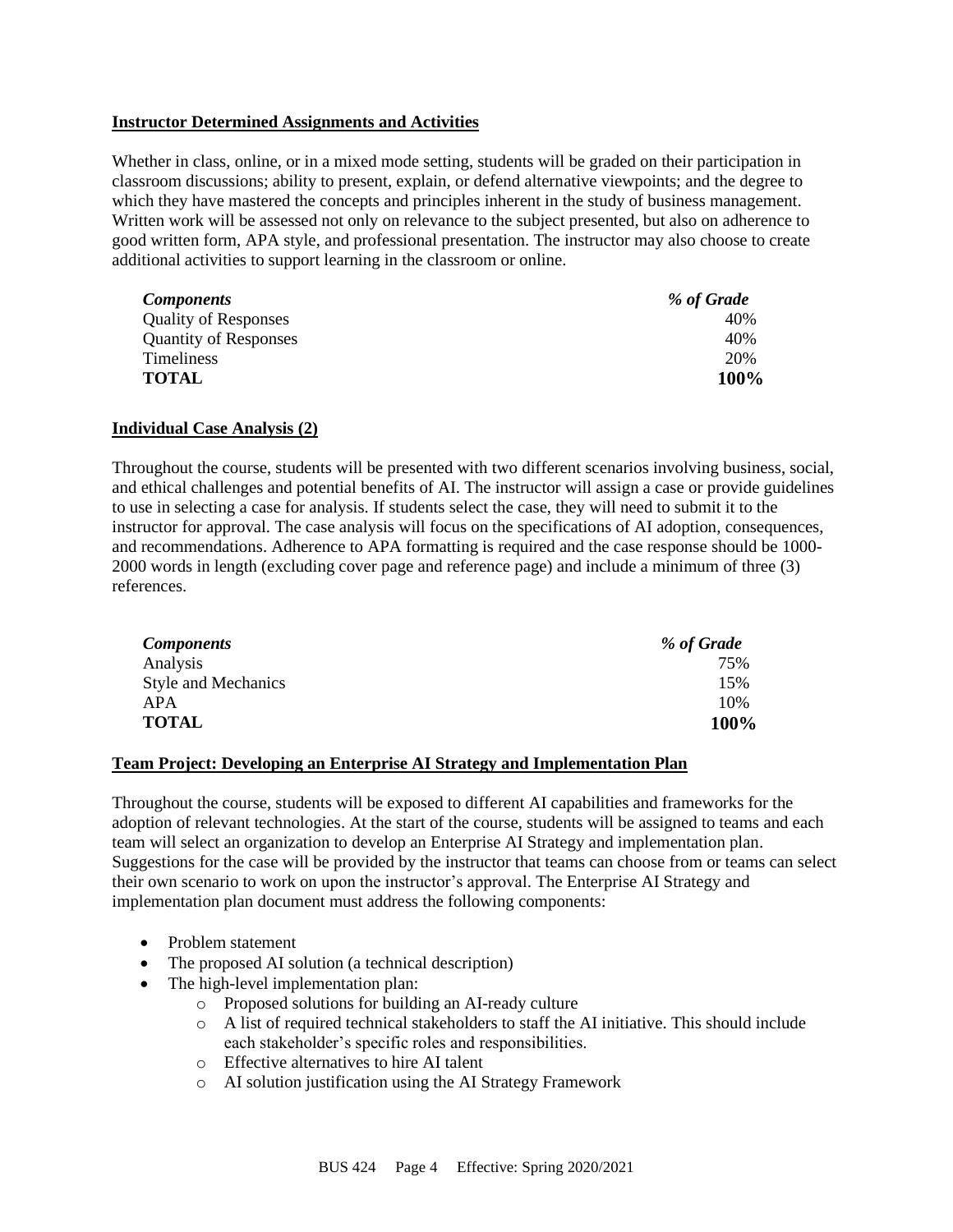- o Technical prerequisites: An evaluation to determine whether the identified problem needs the proposed AI solution.
- o An outline of the data acquisition process
- o Alternative approaches to implement the proposed AI solution (build vs. buy) and assessing each using a cost-benefit analysis
- o Estimated schedule and budget summary
- o Risks, challenges, and relevant mitigation strategies

Adherence to APA formatting is required and the case response will be 10-12 pages (excluding cover page and reference page) and should include a minimum of seven (7) professional references. Each team will present its project to the class during Week 9. If the course is in an online format, teams will record and submit their narrated presentation. The presentation should be approximately 15 minutes in length, covering the key sections of the project (see the outline above). Each team member will fill out an evaluation to indicate the level of individual performance on the team. This evaluation will contribute to the "Teamwork" component of the associated rubric.

| <b>Components</b>                                                 | % of Grade |
|-------------------------------------------------------------------|------------|
| Requirements for the Enterprise AI Strategy & Implementation Plan | 25%        |
| Application of AI Fundamentals and Analysis                       | 25%        |
| <b>Team Presentation</b>                                          | 15%        |
| <b>Team Contribution</b>                                          | 15%        |
| <b>Style and Mechanics</b>                                        | 10%        |
| APA                                                               | 10%        |
| <b>TOTAL</b>                                                      | 100%       |

### **COURSE POLICIES**

#### **Late Assignments**

A critical aspect of management is to meet predefined deadlines. Therefore, all assignments are expected to be submitted when due. No late assignments are accepted. Life-situations do occur. When an issue arises coordinate with the instructor PRIOR TO the assignment's due date and the due date may be adjusted. It is in the best interest of the student to ensure that all assignments are submitted on time.

#### **Participation**

Class participation will be evaluated during class. Participation includes being prepared for class discussions and contributing meaningful content when appropriate. It also includes individual effort contributed to team projects.

#### **Professional Writing**

Assignments require error-free writing that uses standard English conventions and logical flow of organization to address topics clearly, completely, and concisely. CityU requires the use of APA style.

### **UNIVERSITY POLICIES**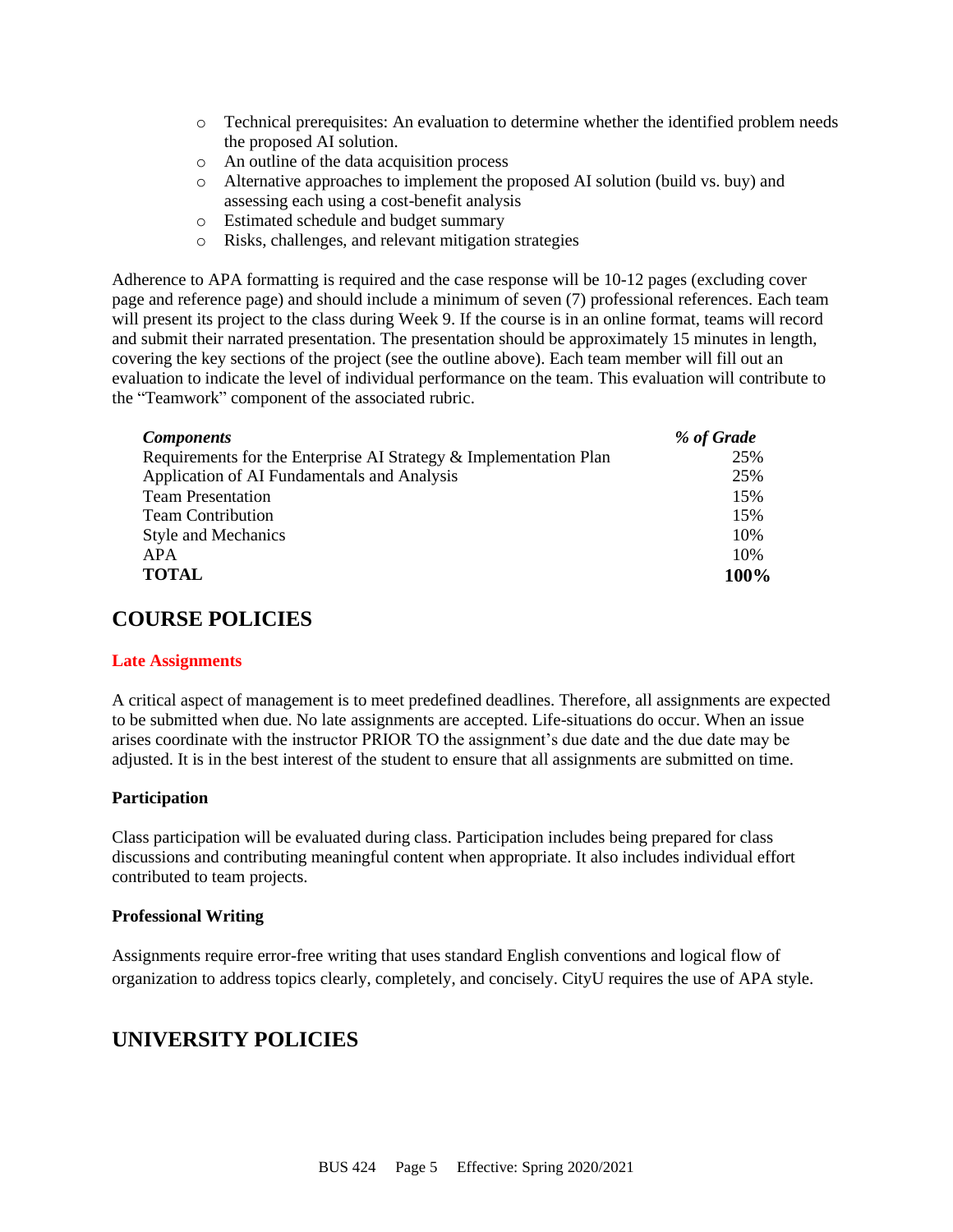Students are responsible for understanding and adhering to all of City University of Seattle's academic policies. The most current versions of these policies can be found in the [University Catalog](http://www.cityu.edu/catalog/) that is linked from the CityU Web site.

#### **Antidiscrimination**

City University of Seattle and its staff and faculty are committed to supporting our students. We value equity, diversity, and inclusion as a way of life as well as the educational opportunities it provides. CityU will not tolerate any form of discrimination based on race, color, ethnicity, sexual orientation, gender identification, socioeconomic status, or religious values. If you have experienced any discrimination based on any of the above, we encourage you to report this to the University. Please report this to your instructor. If you do not feel safe reporting this to your instructor, please report to the Provost or to the Vice President of Student Affairs.

### **Non-Discrimination & Prohibition of Sexual Harassment**

City University of Seattle adheres to all federal, state, and local civil rights laws prohibiting discrimination in employment and education. The University is committed to ensuring that the education environment is bounded by standards of mutual respect and safety and is free from discriminatory practices.

In the U.S., the University is required by Title IX of the Education Amendments of 1972 to ensure that all of its education programs and activities do not discriminate on the basis of sex/gender. Sex include sex, sex stereotypes, gender identity, gender expression, sexual orientation, and pregnancy or parenting status. Sexual harassment, sexual assault, dating and domestic violence, and stalking are forms of sex discrimination, which are prohibited under Title IX and by City University of Seattle policy. City University of Seattle also prohibits retaliation against any person opposing discrimination or participating in any discrimination investigation or complaint process internal or external to the institution. Questions regarding Title IX, including its application and/or concerns about noncompliance, should be directed to the Title IX Coordinator. For a complete copy of the policy or for more information, visit <https://my.cityu.edu/titleix> or contact the Title IX Coordinator.

In Canada, in compliance with the British Columbia Human Rights Code, the Alberta Human Rights Act, WorksafeBC, and the Workers' Compensation Board of Alberta, the University believes that its environment should at all times be supportive and respectful of the dignity and self-esteem of individuals. Discrimination, harassment and bullying conduct, whether through person to person behaviour or via electronic communications such as email or social media is not acceptable and will not be tolerated. As an educational institution, it is our responsibility to cultivate an environment of excellence, equity, mutual respect and to recognize the value and potential of every individual. The University will take all necessary steps to meet or exceed the requirements of the law to prevent discrimination, harassment and bullying. The Respectful Workplace Policy for the prevention of discrimination, harassment and bullying policy and procedure can be found at<https://www.cityu.edu/discover-cityu/about-cityu/> under the Policies section or at [https://www.cityuniversity.ca/about/.](https://www.cityuniversity.ca/about/)

#### **Religious Accommodations**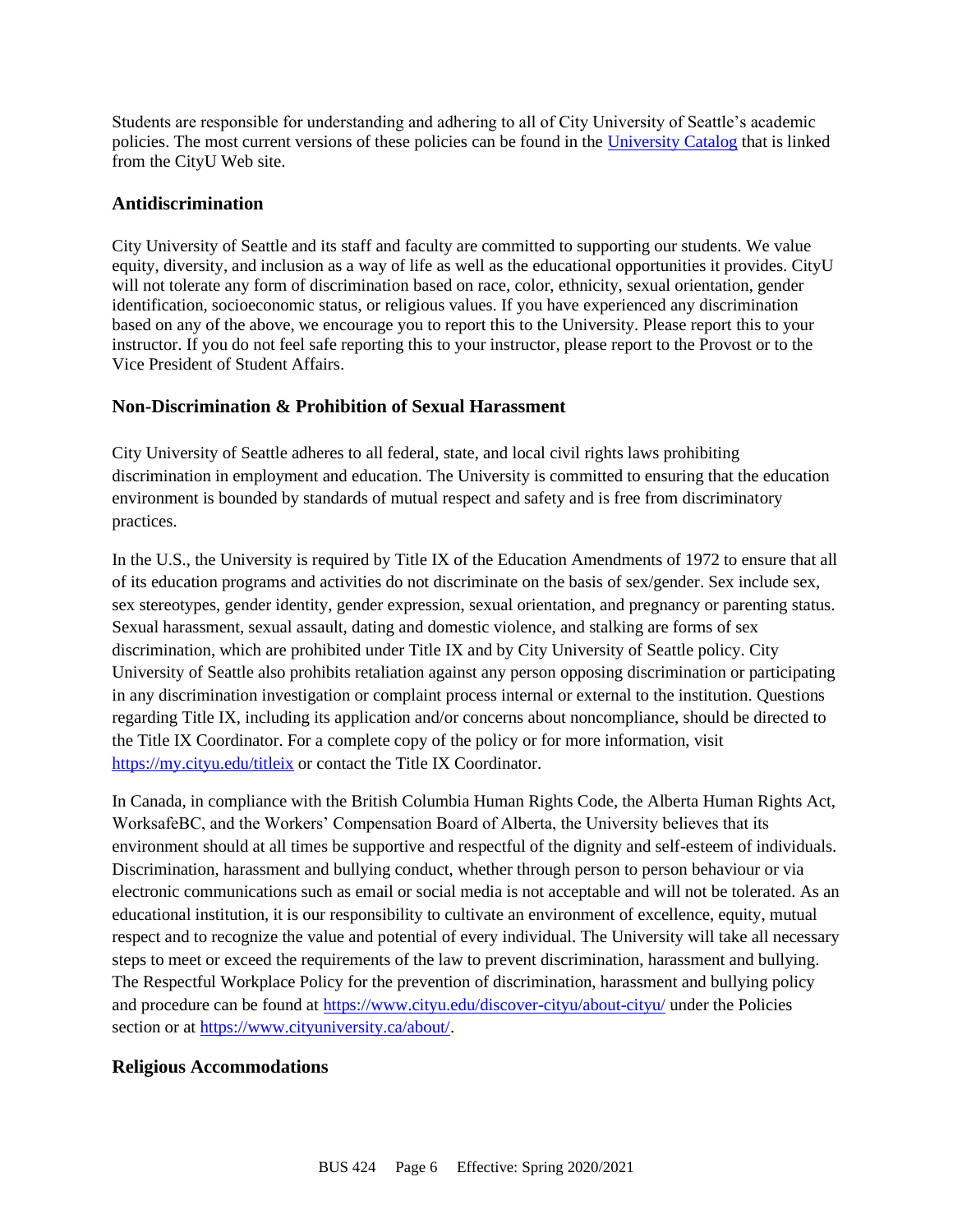City University of Seattle has a policy for accommodation of student absences or significant hardship due to reasons of faith or conscience, or for organized religious activities. The University's policy, including more information about how to request an accommodation, is available in the University Catalog and on the my.cityu.edu student portal. Accommodations must be requested by the 20% mark of this course (e.g. day 14 of a ten-week course, day 7 of a 5-week course) using the Religious Accommodations Request Form found on the student dashboard in the my.cityu.edu student portal.

### **Academic Integrity**

Academic integrity in students requires the pursuit of scholarly activity that is free from fraud, deception and unauthorized collaboration with other individuals. Students are responsible for understanding CityU's policy on academic integrity and adhering to its standards in meeting all course requirements. A complete copy of this policy can be found in the [University Catalog](http://www.cityu.edu/catalog/) under *Student Rights and Responsibilities* on the page titled *Academic Integrity Policy.* 

### **Attendance**

Students taking courses in any format at the University are expected to be diligent in their studies and to attend class regularly.

Regular class attendance is important in achieving learning outcomes in the course and may be a valid consideration in determining the final grade. For classes where a physical presence is required, a student has attended if they are present at any time during the class session. For online classes, a student has attended if they have posted or submitted an assignment. A complete copy of this policy can be in the [University Catalog](http://www.cityu.edu/catalog/) under *Student Rights and Responsibilities* on the page titled *Attendance.*

### **Final Assignment Due Date**

Final assignments for each class at CityU must be due on or before the final date of the course as indicated in the university's course information system. Due dates that extend beyond the final date of the course may negatively impact tuition funding for students.

# **SUPPORT SERVICES**

### **Disability Services Accommodations Statement**

Students with a documented disability who wish to request academic accommodations are encouraged to contact Disability Support Services to discuss accommodation requests and eligibility requirements. Please contact Disability Support Services at *[disability@cityu.edu](mailto:disability@cityu.edu)* or 206.239.4752 or visit the [Disability](https://my.cityu.edu/department/disability-support-services/)  [Support Services](https://my.cityu.edu/department/disability-support-services/) page in the my.cityu.edu portal. Confidentiality will be observed in all inquiries. Once approved, information about academic accommodations will be shared with course instructors.

### **Library Services**